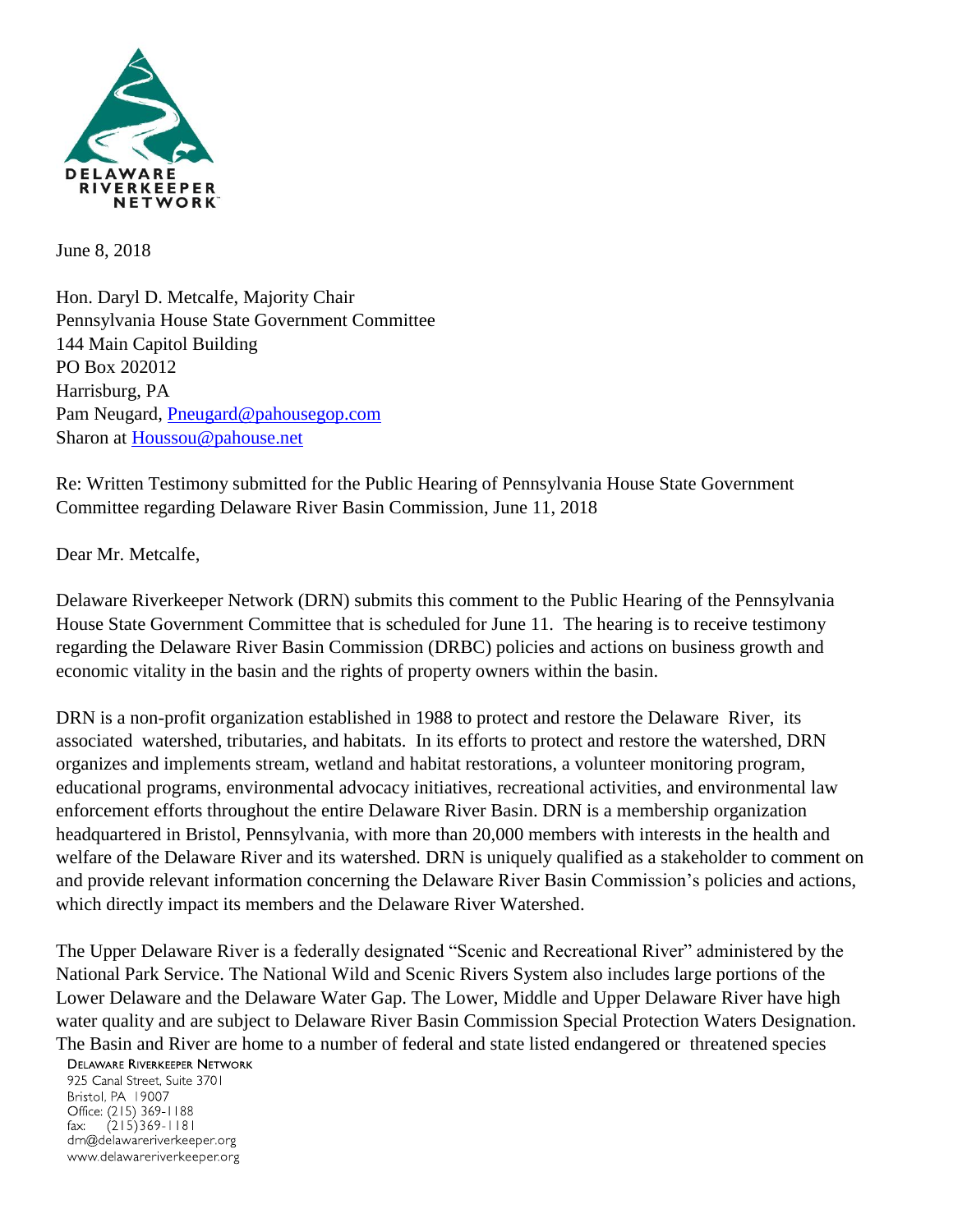including, but not limited to, the dwarf wedgemussel, Indiana bat, Timber Rattle snakes, bog turtle, Northeastern bulrush. Over 200 species of migratory birds have been identified within the drainage area of the Upper Delaware River within the Basin, including the largest wintering population of bald eagles within the Northeastern United States. The ecologically, recreationally and economically important American Shad population migrates up through the nontidal portions of the Delaware River to spawn, American Shad populations in the Delaware River are currently at depressed numbers. Migratory birds breed in or migrate through the high quality riparian corridors of the Basin. The Delaware River is also home to dozens of species of commercially and recreationally important fish and shellfish species. These attributes provide important economic value to the Delaware River Watershed and, when sustained, contribute daily to the economic viability of the basin's resources. This comment provides specific information regarding the benefits of the Delaware River Basin's water supplies, ecosystems and natural resources, and the irreplaceable value of a healthy river.

The Delaware River's waters are protected under the terms of the Delaware River Compact, the DRBC's Special Protection Waters Program, and regulations adopted in its Comprehensive Plan and Rules of Practice and Procedure. Attached is DRN's written comment submitted to the DRBC regarding recent proposed rulemaking "Proposed New 18 CFR Part 440 - Hydraulic Fracturing in Shale and Other Formations; Proposed revisions and additions to section 18 CFR 401.35 relating to project review classifications", available at

[http://www.delawareriverkeeper.org/sites/default/files/DRN%20Comment%20on%20DRBC%20Draft%20](http://www.delawareriverkeeper.org/sites/default/files/DRN%20Comment%20on%20DRBC%20Draft%20Regulations%20w%20Attachments%20%282018-03-30%29.pdf) [Regulations%20w%20Attachments%20%282018-03-30%29.pdf.](http://www.delawareriverkeeper.org/sites/default/files/DRN%20Comment%20on%20DRBC%20Draft%20Regulations%20w%20Attachments%20%282018-03-30%29.pdf) Pages 5 through 12 of the comment address in detail the legal framework from which the State Government Committee's inquiry should be conducted.

The economic value of the Delaware River's resources have been recognized by Congress through its designation of the Delaware as a Wild and Scenic River and the specific recognition of its outstanding and profitable recreational values. The living resources and commercial importance of the Delaware Estuary and Bay are recognized by the inclusion of the Delaware in the federal National Estuary Program. The economic value of the water supplied each day to 15 to 17 million people, including Philadelphia and regions outside of the Basin in New York City and New Jersey, is also recognized by the U.S. Environmental Protection Agency, all four of the Basin states (Pennsylvania, New York, New Jersey and Delaware) and by studies and academic research over many decades.

Dr. Gerald Kauffman of the University of Delaware published a seminal analysis in 2011 entitled ["Socioeconomic Value of the Delaware River Basin in Delaware, New Jersey, New York, and](http://delawareriverkeeper.org/sites/default/files/resources/Reports/SocioeconomicValueoftheDRB_UDELdraftreport.pdf)  [Pennsylvania"](http://delawareriverkeeper.org/sites/default/files/resources/Reports/SocioeconomicValueoftheDRB_UDELdraftreport.pdf), attached to this comment. The report examines the Basin's annual economic activity, ecosystem services, and jobs and wages of the Delaware River. These are included in the resources that the DRBC is responsible for in its administration of its policies and actions.

The Executive Summary explains:

What do the Guggenheim Museum, Boeing, Sunoco, Campbell's Soup, DuPont, Wawa, Starbucks, Iron Hill Brewery, Philadelphia Eagles, Camelback Ski Area, Pt. Pleasant Canoe Livery, Salem Nuclear Power Plant, and United States Navy all have in common? They all depend on the waters of the Delaware River Basin to sustain their business. **The Delaware River Basin is an economic engine that supplies drinking water to the 1st (New York City) and 5th (Philadelphia) largest**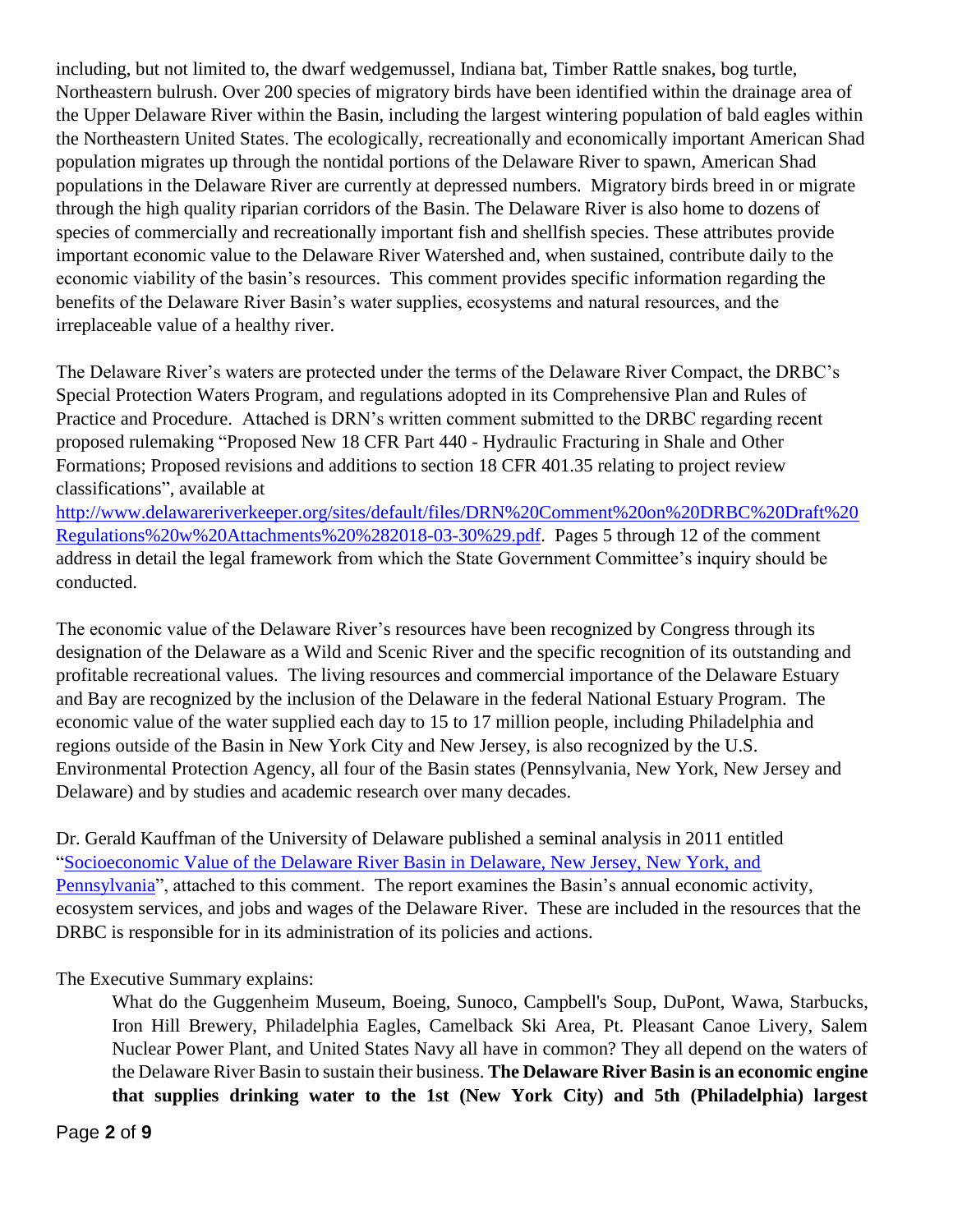**metropolitan economies in the United States and supports the largest freshwater port in the world**. (*Emphasis added*) The Delaware Basin's water supplies, natural resources, and ecosystems in Delaware, New Jersey, New York, Pennsylvania and a small sliver of Maryland:

- Contribute \$22 billion in annual economic active ty from recreation, water quality, water supply, hunting/fishing, ecotourism, forest, agriculture, open space, and port benefits.
- Provide ecosystem goods and services (natural capital) of \$21 billion per year in 2010 dollars with net present value (NPV) of \$683 billion discounted over 100 years.
- Are directly/indirectly responsible for 600,000 jobs with \$10 billion in annual wages. (Kauffman 2011, p.1)

The values of the Delaware River are examined in a report published by DRN in 2010 "RIVER VALUES, The Value of a Clean and Healthy Delaware River" found at

[http://www.delawareriverkeeper.org/sites/default/files/River\\_Values\\_Report\\_0\\_0.pdf.](http://www.delawareriverkeeper.org/sites/default/files/River_Values_Report_0_0.pdf) The report is attached. The report examines economic aspects of the Basin such as the value of clean water, property values, environmental health, waterfront businesses, recreational assets, employment, and cultural and historic values such as current Native American communities and cultural heritage, historic settlement of the region, and scenic values. It also explains that while restoration of the river's quality has made its comeback from a polluted waterway incapable of supporting life to a vibrant, highly valued Watershed, it is the work of dedicated individuals, communities and organizations, the investment of billions of dollars over many decades and the implementation of environmental laws and action by local, state and federal agencies, and most importantly the DRBC, that has made its renaissance possible. The DRBC's implementation of the Watershed approach to environmental quality makes it possible to provide the locally-based information, data and scientific and technical knowledge that can help avoid damage and the level of disregard that resulted in the river's decline by the mid-20<sup>th</sup> Century. Once damage has been done, it is extremely costly and difficult to undo, making it both economical and environmentally beneficial to prevent the harm before it occurs through informed, integrated planning, community-driven initiatives, and protective regulation.

The Forward by the Delaware Riverkeeper Maya van Rossum discusses the significance of the Delaware River Watershed's remarkable assets:

The rich ecological history of the river region, still evidenced today, has not only been critical to the success of the recreational uses and associated ecotourism, but has been the foundation upon which the region's culture and sense of identity has evolved. Historic and ongoing community vigilance has preserved unique cliff formations overlooking the River; natural islands, rapids, a remarkably well-established green riparian buffer including wetlands, and magnificent and unparalleled ecological phenomena including the arrival of hundreds of thousands of migratory shorebirds coming to feast on the eggs of the Horseshoe Crab, a species that has lived and spawned in our Delaware Bay since before the dinosaurs. (DRN 2010, p. v)

Access to pure, life-sustaining water that supports diverse and healthy aquatic communities is an inalienable right of all beings, and of the Delaware River itself. The Delaware River and the watershed it supports is our opportunity to receive the benefits of this inalienable right. No one entity, person, corporation, industry, town, county or state, has the right to use the Delaware River or any of the streams that feed it in a way that harms others or infringes on this right.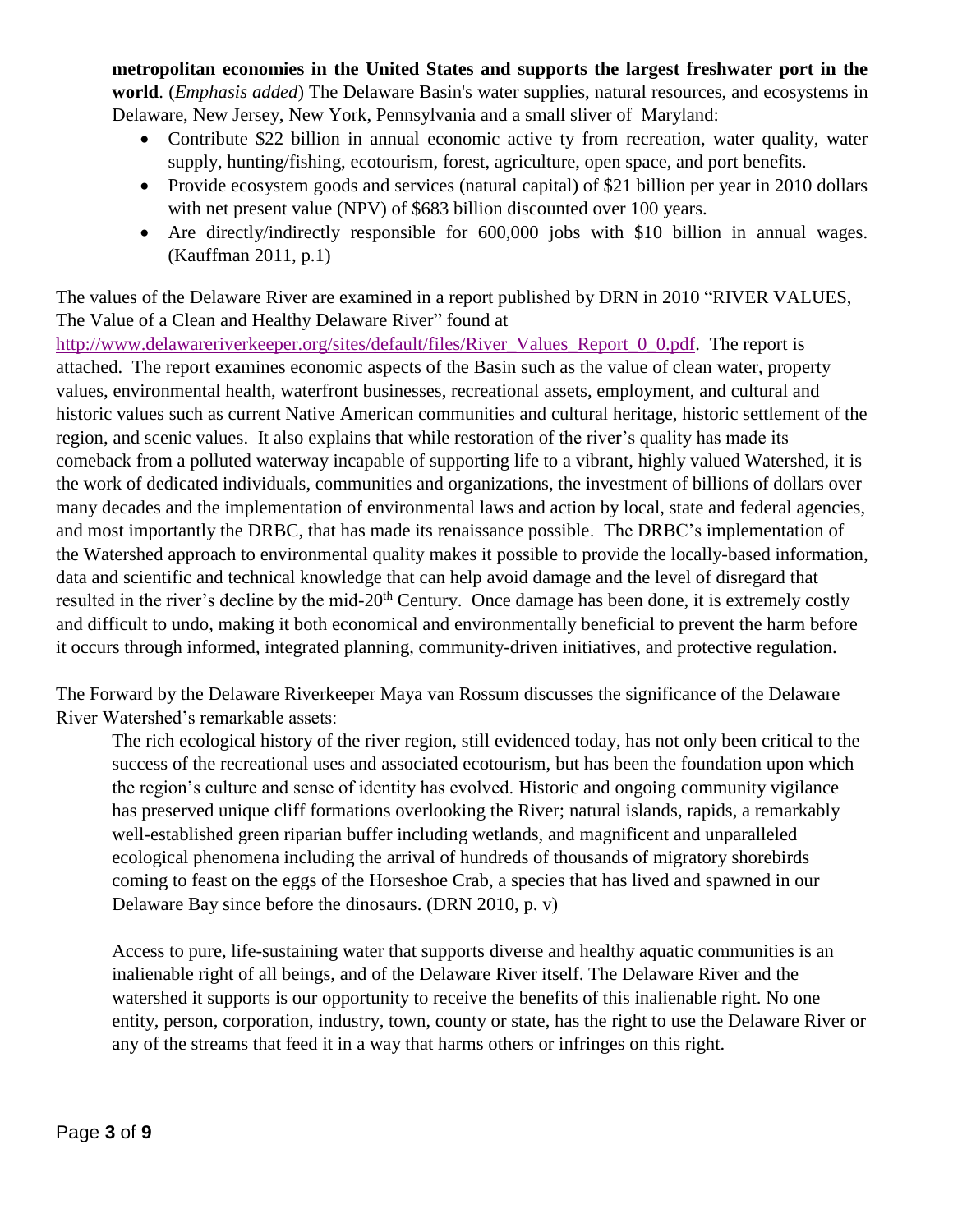Protecting, respecting and restoring a clean, healthy and free flowing Delaware River provides the greatest level of protection, healthy growth and quality of life to our communities. A healthy Delaware River including floodplains, flows, tributaries, aquifers and habitats protects our communities from flood damages and drought, provides clean and abundant drinking water at a sustainable level to our communities, supports growing businesses of all types, supports healthy commerce, encourages both commercial and recreational fisheries providing safe food, creates vibrant recreation, encourages growing ecotourism, increases the marketability and market value of our homes, and makes our communities more desirable places to live and be. (DRN 2010, p. vi)

The prevention of environmental degradation, pollution, and community harm is an essential consideration for all actions in the Delaware River Basin. High volume hydraulic fracturing ("fracking"), the processing, storage and discharge of wastewater produced by fracking, and the withdrawal of water for fracking are activities being considered by the DRBC at this time in their proposed rulemaking, "Proposed New 18 CFR Part 440 - Hydraulic Fracturing in Shale and Other Formations; Proposed revisions and additions to section 18 CFR 401.35 relating to project review classifications", available at [http://www.nj.gov/drbc/programs/natural/.](http://www.nj.gov/drbc/programs/natural/) The most comprehensive collection of scientific literature on high volume hydraulic fracturing, and its impacts is the [Compendium of Scientific, Medical, and Media](http://concernedhealthny.org/compendium/)  [Findings Demonstrating Risks and Harms of Fracking, 5th Edition,](http://concernedhealthny.org/compendium/) available at [http://concernedhealthny.org/compendium/.](http://concernedhealthny.org/compendium/) The Fifth Edition of this authoritative report started in 2014 examining the impacts of fracking on the environment and public health was published March 2018.

The health professionals who reported and analyzed over 1,200 peer reviewed research articles for the Compendium concluded in the report: The "…findings to date from scientific, medical, and journalistic investigations combine to demonstrate that fracking poses significant threats to air, water, health, public safety, climate stability, seismic stability, community cohesion, and long-term economic vitality. Emerging data from a rapidly expanding body of evidence continue to reveal a plethora of recurring problems and harms that cannot be sufficiently averted through regulatory frameworks. There is no evidence that fracking can operate without threatening public health directly or without imperiling climate stability upon which public health depends." [\(psr.org/resources/fracking-compendium.html,](http://psr.org/resources/fracking-compendium.html) p. 266.)

Another related report is a literature review that examines literature compiled on fracking impacts for an earlier edition of the Compendium. The report concludes that the body of scientific evidence demonstrating the negative environmental and human health effects from unconventional natural gas development (UNGD) is very strong. The authors of a 2016 study evaluated peer-reviewed literature published between January 1, 2009 and December 31, 2015 as they related to the potential impacts of UNGD on public health, water quality, and air quality. The boundaries of the assessment included scientific literature on hydraulic fracturing and the associated operations and ancillary infrastructure required to develop and distribute unconventional natural gas. (Hays, J. & Shonkoff, S.B.C. (2016). Toward an Understanding of the Environmental and Public Health Impacts of Unconventional Natural Gas Development: A Categorical Assessment of the Peer- Reviewed Scientific Literature, 2009-2015. *PLoS ONE*, Vol. 11, No.4. Retrieved from [http://journals.plos.org/plosone/article?id=10.1371/journal.pone.0154164\)](http://journals.plos.org/plosone/article?id=10.1371/journal.pone.0154164) The results indicated that at least 685 papers have been published in peer-reviewed scientific journals that are relevant to assessing the impacts of UNGD. (Hays and Shonkoff, 2016)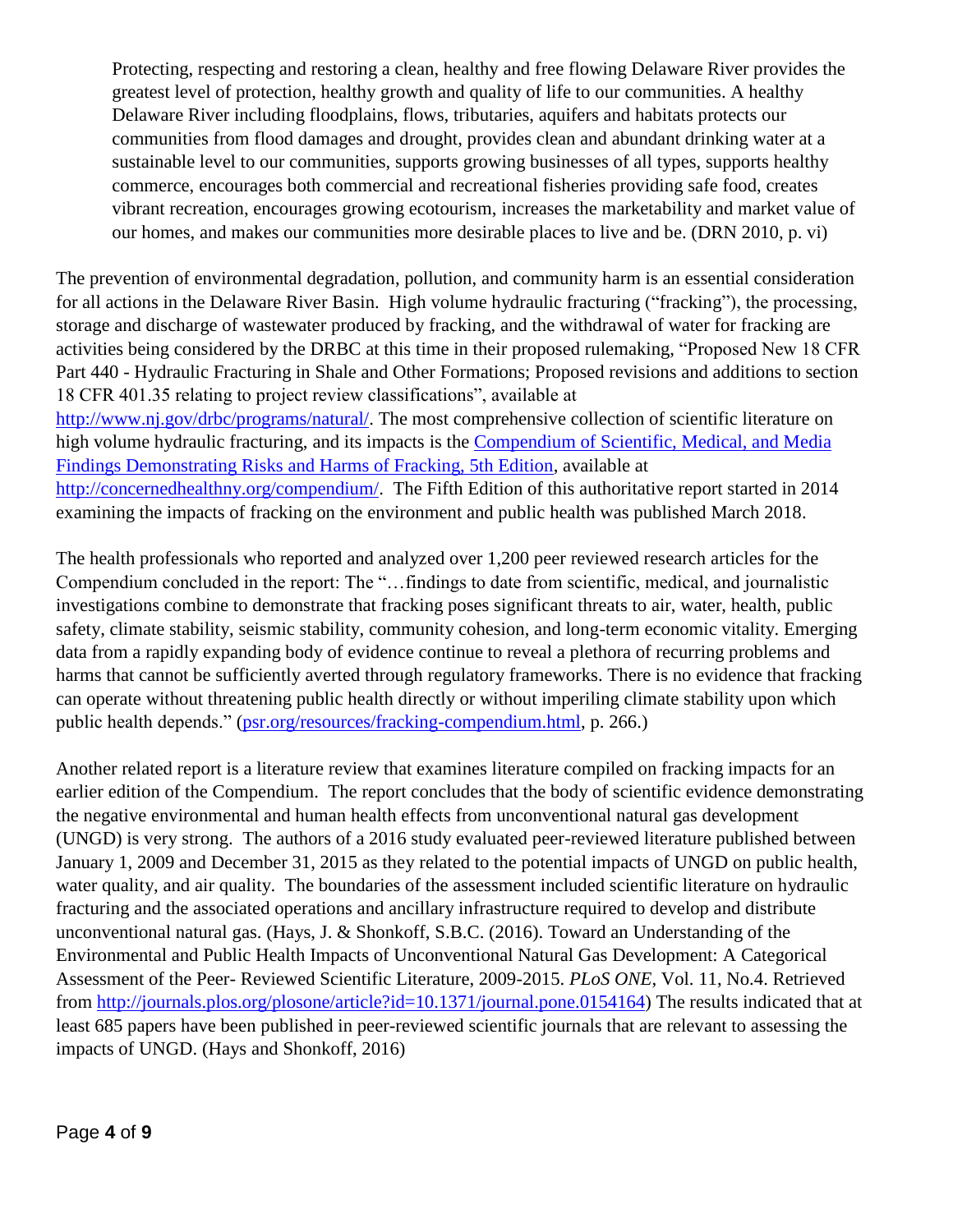A portion of these papers covering each category (public health, water quality, and air quality) was selected by the authors to review. Of the 31 studies selected for public health, 26 (84%) contained findings that indicate public health hazards, elevated risks, or adverse public health outcomes from UNGD. (Hays and Shonkoff 2016) Of the 58 studies related to water quality, 40 (69%) had findings that indicated potential, positive association, or actual incidence of water contamination from UNGD. (Hays and Shonkoff, 2016) Finally, of the 46 studies associated with air quality, 40 (87%) had findings that indicated that UNGD increased air pollutant emissions and/or atmospheric concentrations. (Hays and Shonkoff, 2016) This study demonstrates that the weight of the findings in the scientific community indicates hazards and elevated risks to human health as well as possible adverse health outcomes associated with UNGD.

The development of the infrastructure required by natural gas development also requires extensive analysis to prevent environmental degradation, pollution, and community harm in the Basin. Communities across America are being abused by the use and misuse of powers granted to the Federal Energy Regulatory Commission (FERC) pursuant to the Natural Gas Act. An extensive analysis that documents the lack of needed environmental protection available is a dossier reviewing the Federal Energy Regulatory Commission (FERC): *People's Dossier: FERC's Abuses of Power and Law* available at *<http://bit.ly/DossierofFERCAbuse>*The dossier demonstrates the repeated examples of FERC's misuse of the law to strip people of their legal and constitutional rights; to strip the legal authority of states; to undermine the authority of other federal agencies; to prevent fair public participation in the pipeline review process; to ignore the mandates of the Clean Water Act and the National Environmental Policy Act; to take from residents and citizens their private property rights; to take from communities the protection of public parks, forests and conserved lands that they have invested heavily in protecting; to take jobs and destroy small businesses; to inflict on our communities health, safety and environmental harms ... all for the benefit of the pipeline industry seeking to advance its own corporate profits and business edge over its competitors.

The authority of the DRBC extends to decision making that can affect water resources, land use, ecosystems and other watershed assets. The House State Government Committee is examining private property rights as part of this Hearing. Attached is a Legal Memorandum addressing the "takings" issue that was submitted by DRN to DRBC explaining why leaseholders do not have a regulatory takings claim against them for their enactment of a moratorium on shale gas drilling. While the memo addressed specific statements by landowners in 2013, it applies to the broader issue of private property rights and "takings".

## The CONCLUSION states:

Over fifteen million people benefit from the unfiltered drinking water supplied by the Delaware River Watershed. Clean drinking water is a quintessential public good that benefits everyone in the population. The burdens to the landowners, by contrast, are small and consist of no more than what any landowner must submit to in order to secure "the advantage of living and doing business in a civilized community." *Andrus v. Allard*, 444 U.S. at 67, 100 S. Ct. at 328 (quoting *Pennsylvania Coal Co*, 260 U.S. at 422, 43 S. Ct. at 163 (Brandeis, J., dissenting)). The regulation of gas drilling has long been concerned with environmental protection, including the protection of drinking water supplies. The aim is not to conserve wild land in its natural state—this is a law specifically focused on drilling for natural gas. A narrowly drawn regulation focused precisely on the injury to be prevented is one for which the burden should "in all fairness and justice" be borne by the property owner *alone* because he holds his property subject to reasonable regulation and the implied obligation not to use property in a way injurious to the community. *See Mugler v. Kansas*, 123 U.S. 623, 665, 8 S. Ct. 273, 299 (1887).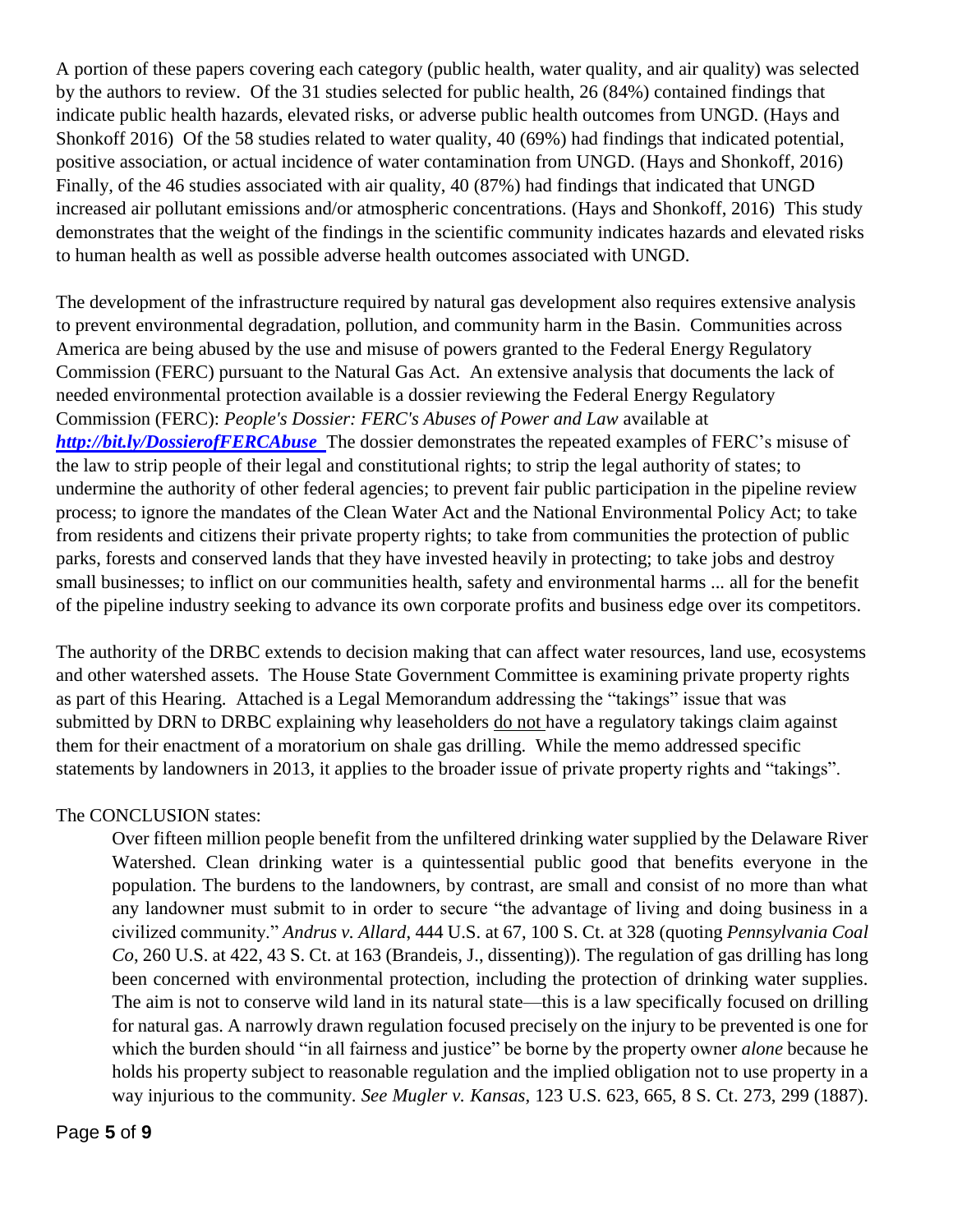For the aforementioned reasons, leaseholders in the Delaware River Basin likely do not have an actionable taking claim. (DRN Legal Memo "Regulatory Takings: Northern Wayne Property Owners Alliance Letters to DRBC", 2010, p. 15-16)

Finally, DRN points out the very limited and unstable economic footing of shale gas development. There are numerous analyses, including reports and articles by oil and gas industry experts, which question the viability and longevity of shale gas with an economic benefit, particularly due to the "boom and bust" nature of its development and also due to the manifestation of the stronger long-term economic engine of renewable energy and energy efficiency.

Of note are studies addressing the economics of shale gas development by Janette Barth, president of J.M. Barth & Associates Inc. and founder of Pepacton Institute LLC, with 35 years of experience in economic modeling and forecasting. An article that summarizes her conclusions is available at <https://www.enr.com/articles/20867-hydrofracking-offers-short-term-boom-long-term-bust> and a report is available at: [http://www.state.nj.us/drbc/library/documents/dockets/stone-energy/Barth-Study-](http://www.state.nj.us/drbc/library/documents/dockets/stone-energy/Barth-Study-Economics032710.pdf)[Economics032710.pdf](http://www.state.nj.us/drbc/library/documents/dockets/stone-energy/Barth-Study-Economics032710.pdf) Dr. Barth concludes that the negative economic impacts of shale gas development may likely outweigh any positive economic gain. She states that "…the likelihood is that gas drilling would adversely affect other economic activities such as tourism and sport fishing and hunting. To some extent gas drilling and these other industries are likely to be mutually exclusive. The net effect is what must be considered." ("Unanswered Questions About The Economic Impact of Gas Drilling In the Marcellus Shale: Don't Jump to Conclusions", J. Barth, 2010, p. 14) She concludes: "As decisions regarding gas drilling in the Marcellus Shale have potentially severe and in some cases irreversible consequences in the form of health, environmental and infrastructure degradation, it is imperative that all of the possible economic impact outcomes be fully understood." (J. Barth, 2010, p. 15)

The problematic boom and bust cycle of shale gas development is examined in a published report authored by Susan Christopherson, Professor, Department of City & Regional Planning, Cornell University. The cycle is described by Dr. Christopherson:

The extraction of non-renewable natural resources such as natural gas is characterized by a "boombust" cycle, in which a rapid increase in economic activity is followed by a rapid decrease. The rapid increase occurs when drilling crews and other gas-related businesses move into a region to extract the resource. During this period, the local population grows and jobs in construction, retail and services increase, though because the natural gas extraction industry is capital rather than labor intensive, drilling activity itself will produce relatively few jobs for locals. Costs to communities also rise significantly, for everything from road maintenance and public safety to schools. When drilling ceases because the commercially recoverable resource is depleted, there is an economic "bust" -- population and jobs depart the region, and fewer people are left to support the boomtown infrastructure. (Susan Christopherson, "The Economic Consequences of Marcellus Shale Gas Extraction: Key Issues, A Research Project sponsored by the Cornell University Department of City & Regional Planning, CaRDI Reports, 2011, p. 4 [www.cardi.cornell.edu\)](http://www.cardi.cornell.edu/)

The lack of profit being made by the fracking industry undermines its ability to fuel economic growth. The over-inflation of job estimates and the shaky nature of the market, as explored by recent Wall Street Journal articles referenced in a May 12, 2018 article by S. Tom Bond, an industry analyst, has fooled many investors. The article points out that fracking just isn't profitable and it has many negative impacts with long term damaging economic impacts. Available at: [http://www.frackcheckwv.net/2018/05/12/fracking-](http://www.frackcheckwv.net/2018/05/12/fracking-companie-are-drilling-more-and-enjoying-it-less/?utm_source=feedburner&utm_medium=email&utm_campaign=Feed%3A+frackcheckwv+%28Frack+Check+WV+%29)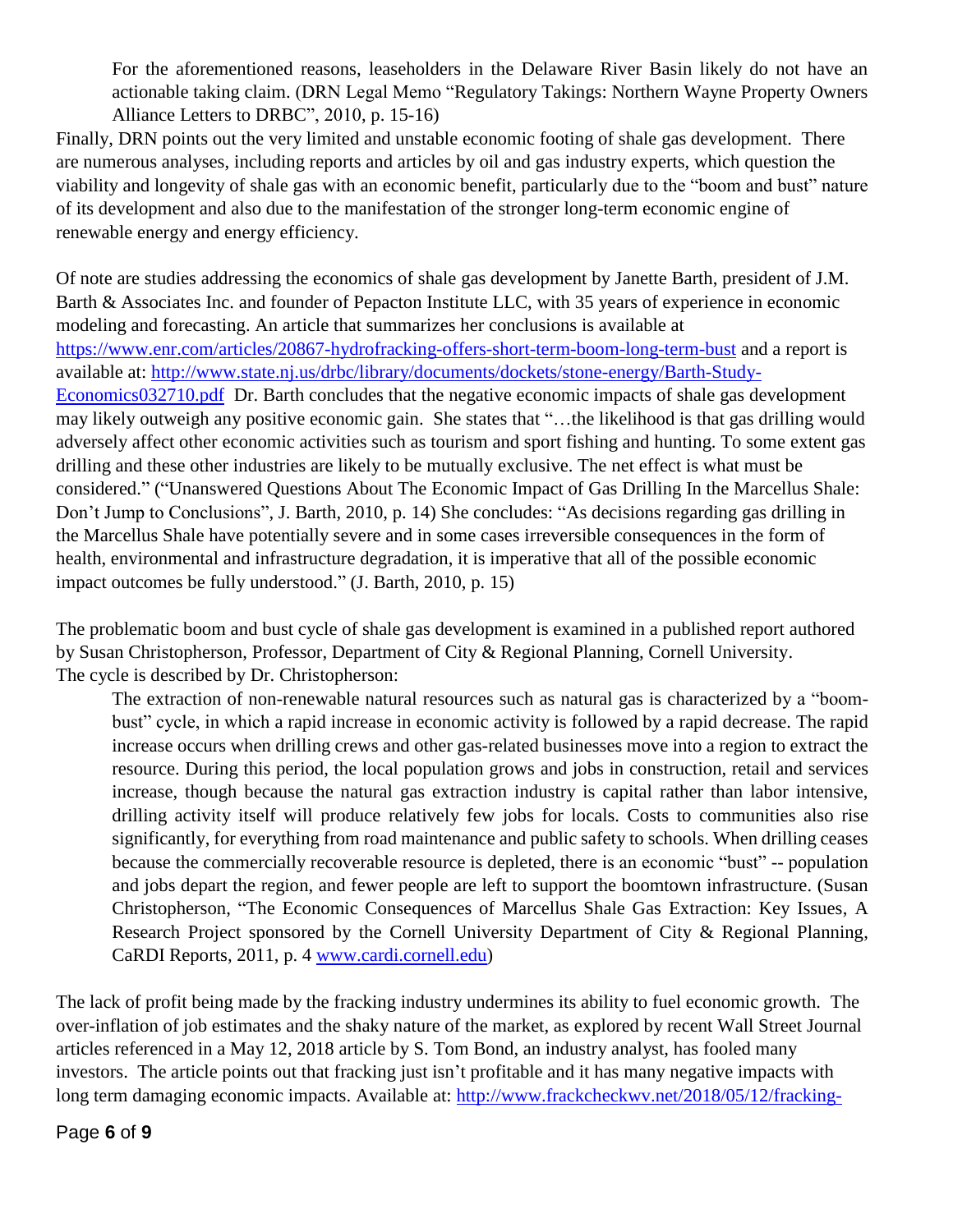[companie-are-drilling-more-and-enjoying-it-](http://www.frackcheckwv.net/2018/05/12/fracking-companie-are-drilling-more-and-enjoying-it-less/?utm_source=feedburner&utm_medium=email&utm_campaign=Feed%3A+frackcheckwv+%28Frack+Check+WV+%29)

[less/?utm\\_source=feedburner&utm\\_medium=email&utm\\_campaign=Feed%3A+frackcheckwv+%28Frack+](http://www.frackcheckwv.net/2018/05/12/fracking-companie-are-drilling-more-and-enjoying-it-less/?utm_source=feedburner&utm_medium=email&utm_campaign=Feed%3A+frackcheckwv+%28Frack+Check+WV+%29)  $Check+WV+%29.$ 

The expansion of renewable energy sources and the jobs and economic gains that this growing sector is producing have been the subject of many articles and reports over the last few years. A Bloomberg article by Tom Randall "Wind and Solar Are Crushing Fossil Fuels" discusses the growth of renewables and the decline of fossil fuels, including natural gas. Available at: [https://www.bloomberg.com/news/articles/2016-](https://www.bloomberg.com/news/articles/2016-04-06/wind-and-solar-are-crushing-fossil-fuels) [04-06/wind-and-solar-are-crushing-fossil-fuels](https://www.bloomberg.com/news/articles/2016-04-06/wind-and-solar-are-crushing-fossil-fuels)

An in-depth report shows that jobs and positive economic benefits accompany regulation. ("Abel Russ and Eric Schaeffer, "DON'T BELIEVE THE "JOB KILLER HYPE: *Decades of Economic Research Show that Environmental Regulations are Good for the Economy",* Environmental Integrity Project, January 16, 2017. [http://www.environmentalintegrity.org/wp-content/uploads/2017/01/Jobs-and](http://www.environmentalintegrity.org/wp-content/uploads/2017/01/Jobs-and-environment-report.pdf)[environment-report.pdf\)](http://www.environmentalintegrity.org/wp-content/uploads/2017/01/Jobs-and-environment-report.pdf)

The report states:

A large body of evidence accumulated over the past 30 years shows that regulations, and in particular environmental regulations, tend to create jobs, not kill them." (Russ and Schaeffer, 2017, p. 1); and

The evidence also shows that environmental regulations do not hamper productivity growth. A 2014 review paper from the London School of Economics concluded that the effect of environmental regulations on competitiveness is "negligible compared to other factors such as market conditions and the quality of the local workforce. This is true at the national level, at the state level, and at the industry level.

• A 2014 report from the Organization for Economic Cooperation and Development (OECD) found that stronger environmental policies lead to short-term gains in productivity growth, resulting in permanently higher levels of productivity." (Russ and Schaeffer, 2017, p. 2)

An article by economist Deborah Lawrence examines the financial gains being made by renewable energy sources over fossil fuels, including coal and gas. (Deborah Lawrence, "Shales vs. solar: An investment perspective", [Energy Policy Forum,](http://energypolicyforum.org/2014/07/25/shales-vs-solar-an-investment-perspective/) 2014 [http://www.resilience.org/stories/2014-07-29/shales-vs-solar-an](http://www.resilience.org/stories/2014-07-29/shales-vs-solar-an-investment-perspective)[investment-perspective\)](http://www.resilience.org/stories/2014-07-29/shales-vs-solar-an-investment-perspective)

Ms. Lawrence quotes McKinsey and Company's explanation of the phenomenon of renewables ascending financially:

"The heat-rate efficiency of the average coal-fired power plant has not significantly improved in more than 50 years…Underutilization and chronic inefficiency cannot be solved by financial engineering or offshoring labor. Something more fundamental is required. We see such challenges as emblematic of an unprecedented opportunity to produce and use resources far more imaginatively and efficiently, revolutionizing business and management in the process. Indeed, rather than facing a crisis of resource scarcity, the world economy will be revitalized by an array of business opportunities that will create trillions of dollars in profits." (D. Lawrence, Energy Policy Forum 2014)

A review of the U.S. Labor Statistics regarding job growth nationally recognizes that the renewable energy sector is growing twice as fast as any other industry. [\(https://qz.com/1111998/renewable-energy-is-creating](https://qz.com/1111998/renewable-energy-is-creating-us-jobs-twice-as-fast-as-any-other-industry/)[us-jobs-twice-as-fast-as-any-other-industry/](https://qz.com/1111998/renewable-energy-is-creating-us-jobs-twice-as-fast-as-any-other-industry/) ) and other reports on the growth of jobs in this sector continue. An article at [https://insideclimatenews.org/news/26052017/infographic-renewable-energy-jobs-worldwide-](https://insideclimatenews.org/news/26052017/infographic-renewable-energy-jobs-worldwide-solar-wind-trump)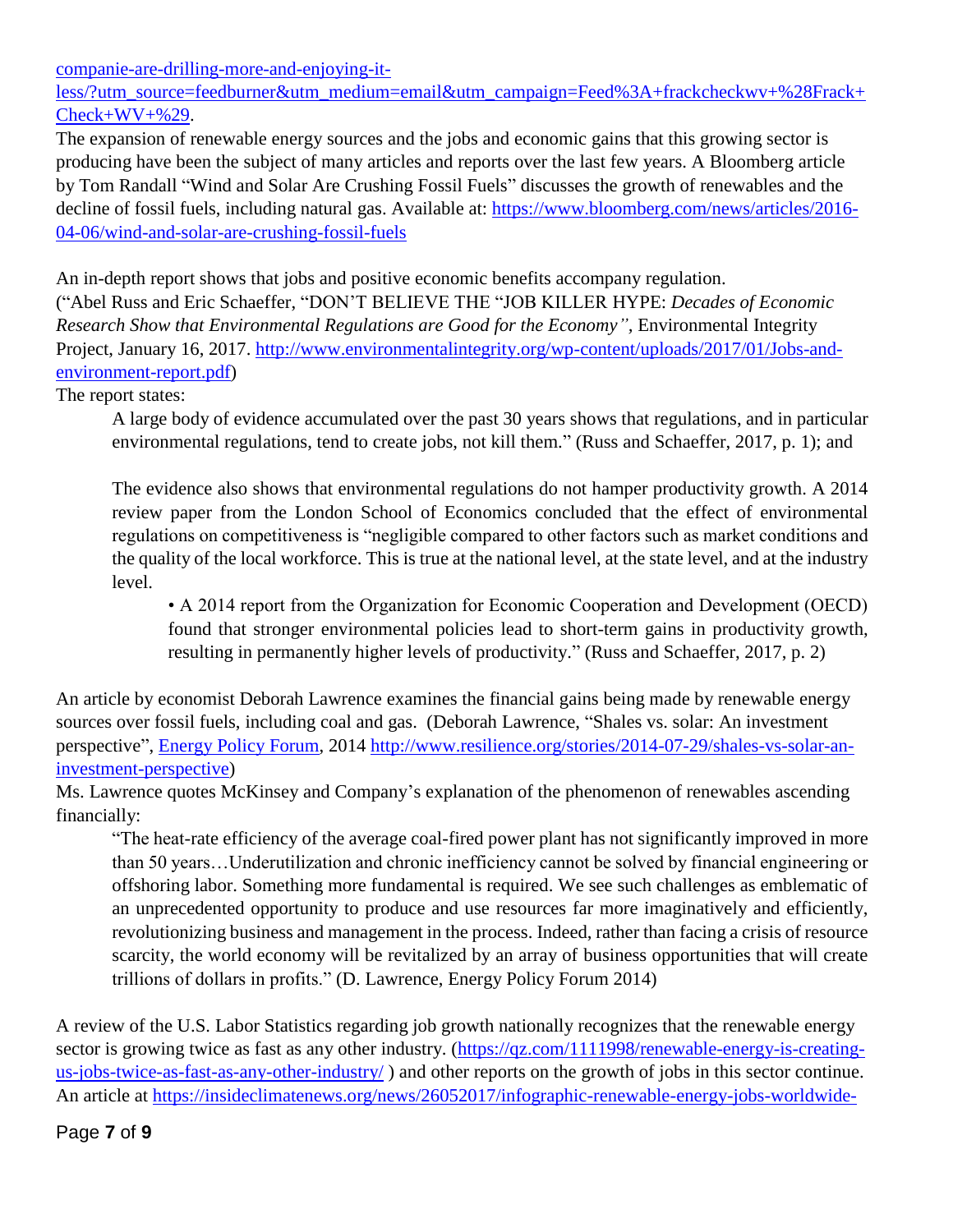[solar-wind-trump](https://insideclimatenews.org/news/26052017/infographic-renewable-energy-jobs-worldwide-solar-wind-trump) reports that renewable energy jobs are growing, twice as many Americans now work in the wind industry as in coal mining, and solar employs many more than that. 9.8 million people are now employed in the renewable energy industry globally, and the numbers are increasing. DRN supports protective action by the DRBC and recognizes its authority to take that action. DRN supports DRBC's proposal for the prohibition of fracking throughout the Delaware River Watershed. DRN opposes the diversion, transfer or exportation of water from sources within the Basin for utilization in fracking of hydrocarbon carbon bearing rock formations outside the Basin as proposed at Section 440.4 in their proposed rulemaking. DRN opposes the importation, transfer, treatment, storage, disposal, or discharge in the Basin of produced water and Centralized Waste Treatment (CWT) wastewater generated by fracking operations, as proposed at Section 440.5. DRN assets that a ban on fracking and its activities as described here will provide economic stability and viability that supports the Delaware River Basin's resources, assets, and well-being. A complete ban by the DRBC is within their authority and would serve to fulfill their responsibility to protect the water resources of the Delaware River Basin.

Truly sustainable economic growth and stability requires a healthy river, clean water and air, and a thriving Watershed and it is Delaware Riverkeeper Network's goal to assure that this is achieved today and for future generations.

Respectfully submitted,

Mayo K. von Rom

Maya K. van Rossum the Delaware Riverkeeper [keepermaya@delawareriverkeeper.org](mailto:keepermaya@delawareriverkeeper.org)

Trage Canar

Tracy Carluccio Deputy Director Delaware Riverkeeper Network [tracy@delawareriverkeeper.org](mailto:tracy@delawareriverkeeper.org)

CC: Hon. Matthew D. Bradford, Democratic Chair

 Pennsylvania House State Government Committee Bridget M. Lafferty, Executive Director, House State Government Committee Steve Tambini, Executive Director, Delaware River Basin Commission Pam Bush, Commission Secretary and Assistant General Counsel, Delaware River Basin Commission

Attachments:

DRN's written comment submitted to the DRBC regarding recent proposed rulemaking, d. 3.30.18 "Socioeconomic Value of the Delaware River Basin in Delaware, New Jersey, New York, and Pennsylvania", Dr. Gerald Kauffman